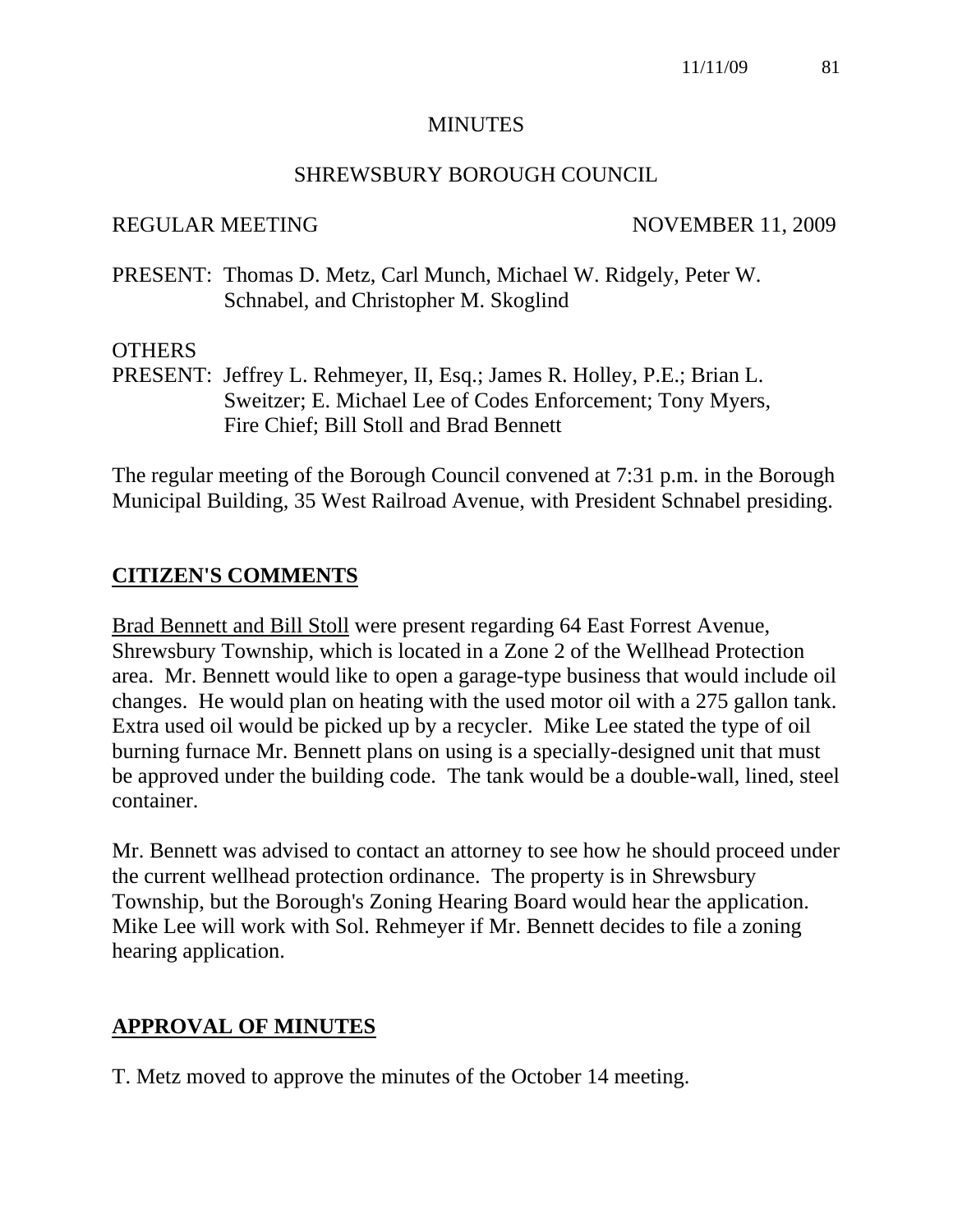C. Munch seconded. The motion carried with all in favor. C. Skoglind abstained as he was not at the October meeting.

# **APPROVAL OF EXPENDITURES AND REPORT OF ACCOUNTS**

M. Ridgely moved to approve the expenditures and report of accounts for September.

C. Skoglind seconded. The motion carried with all in favor.

# **BILL LIST**

The bill list for October was presented. General account: check numbers 9730 thru 9782; Water account: check numbers 4254 thru 4265; Sewer account: check numbers 4096 thru 4109; Highway Aid: check numbers 785 and 786.

M. Ridgely moved to approve the October bill list. C. Skoglind seconded. The motion carried with all in favor.

# **APPROVAL OF PAYROLL REGISTER**

M. Ridgely moved to approve the October 5 and 19 payroll registers. T. Metz seconded. The motion carried with all in favor.

# **SUBDIVISION AND LAND DEVELOPMENT BUSINESS**

#### **Southern Regional Police Department**

P. Schnabel reported the police commission accepted the final 2010 budget and the police contract is still being negotiated.

**Codes Enforcement** – E. Michael Lee

# 14 North Main Street Decision was Appealed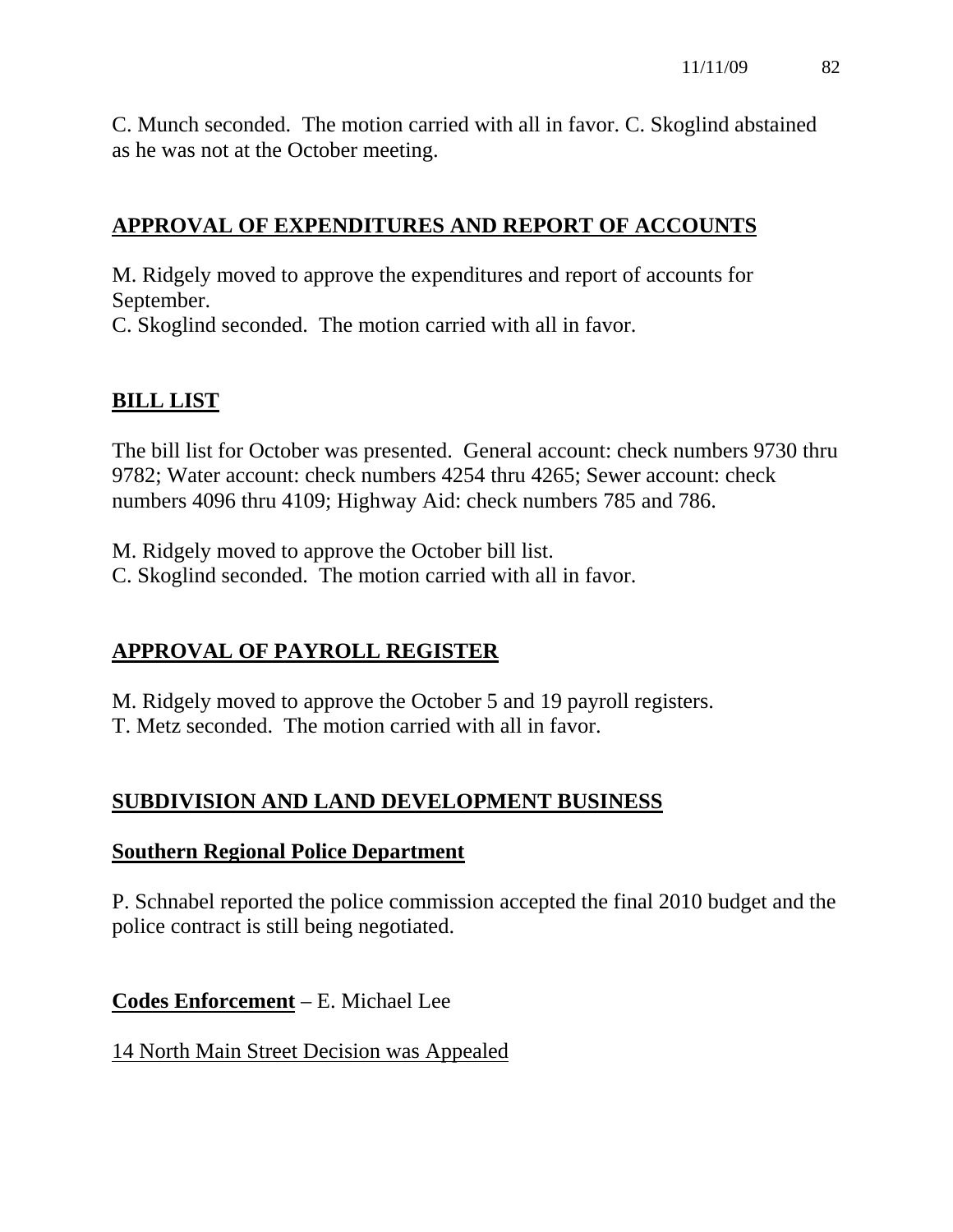John and Nancy Morrell have filed a third party appeal in the decision of the Zaldivar zoning hearing for a restaurant at 14 North Main Street.

The Borough will not take a position and will not intervene in the third party appeal. The applicant will need to defend the decision if he wishes. The Subdivision, Land Development and Zoning Committee will be asked to look at the Zoning Ordinance at large regarding such uses.

#### Fire Suppression

Because of two incidents where the fire suppression systems in commercial uses were either removed or not working, Mike is suggesting an annual inspection be required as part of the use certificate for inspection of commercial and industrial alarms, fire and security and sprinkler systems. A fee would be charged to cover the annual inspection time and paperwork.

Sol. Rehmeyer was asked to draft language for an ordinance amendment.

# **Water & Sewer**

#### Autodialer for Emergencies

Tier 1 notification, which is loss of pressure, total coliform, nitrate, etc., forces water suppliers to notify their customers within 24 hours of the problem. Possible solutions are an autodialer system, hand delivery, or broadcast news to satisfy the new requirement. The annual cost of a system demonstrated was about \$1,700.00 a year for unlimited use.

# Sewer Flow Chart Calibration

Our sewer flow charts at Kirschner Road, South and Crab Shack, North, are calibrated twice a year and New Freedom Borough expressed that the charts may not be accurate as the flows have significantly decreased compared to their flows. New Freedom Borough hired its own company to calibrate all the flow meters, including ours, and our charts' accuracies were verified and are well within the allowable error.

#### Geothermal Well Systems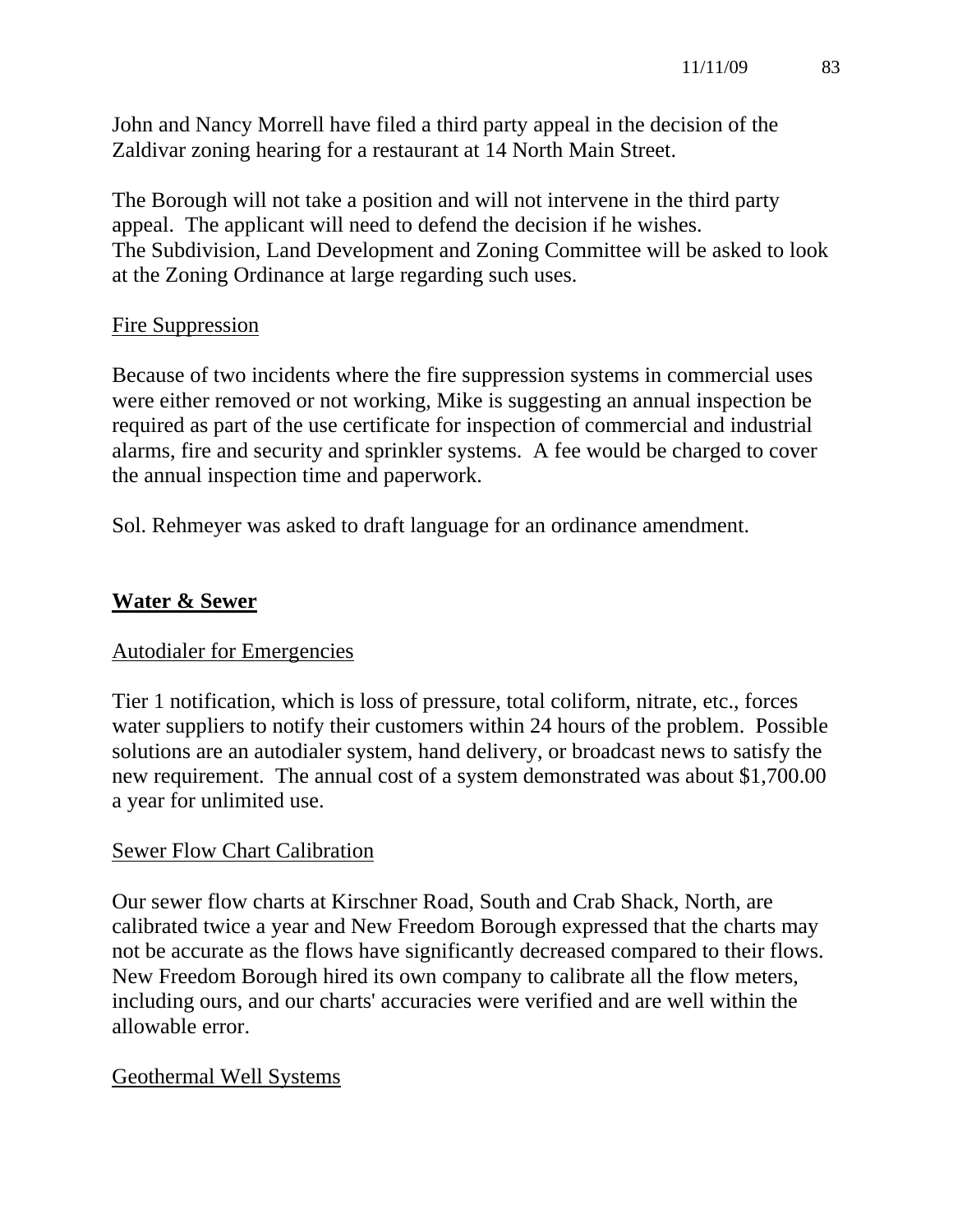The draft ordinance was briefly reviewed. No open systems are allowed in the Borough. Only horizontal closed loop systems shall be permitted in zones 2 and 3 and both horizontal and vertical closed loop systems will be allowed outside of any wellhead zones. There may be a few pre-existing nonconforming geothermal well systems in existence today. An item will be placed in an upcoming newsletter for residents to call to register.

Council will plan to adopt the ordinance at the year-end meeting or the January 4 meeting.

## Wellhead Protection Ordinance Amendment

The draft ordinance was presented for review. The ordinance will now fall under the MPC. Council needs to decide if the Zoning Hearing Board, Borough Council or the Wellhead Protection Committee should meet to make decisions on proposed uses or changes. The ordinance addresses changing technology and nonconformities. The categories in the exhibit may need to be further defined or changed as well.

# **Public Roads & Lighting** – Christopher M. Skoglind

# Trucks Parking along Main Street and Plank Road at the Rutter's Store

Residents had complained about tractor trailers parking along Main Street and Plank Road when stopping at the Rutter's at 249 North Main Street that block the sight view. A vehicle is also quite often parked at 2 Plank Road, facing the wrong direction, that also blocks the sight view when pulling out of Rutter's.

The Secretary was asked to request a traffic study to place signs for no parking along Main Street from Plank Road south to Northpoint Drive and also on Plank Road from Main Street to east of 2 Plank Road.

# **Public Lands & Buildings and Finance** – Michael W. Ridgely

#### Public Works Salary Breakdown

Based on the auditor's recommendation, B. Sweitzer was asked to track the Department's time to see if the one-third split is accurate. The breakdown is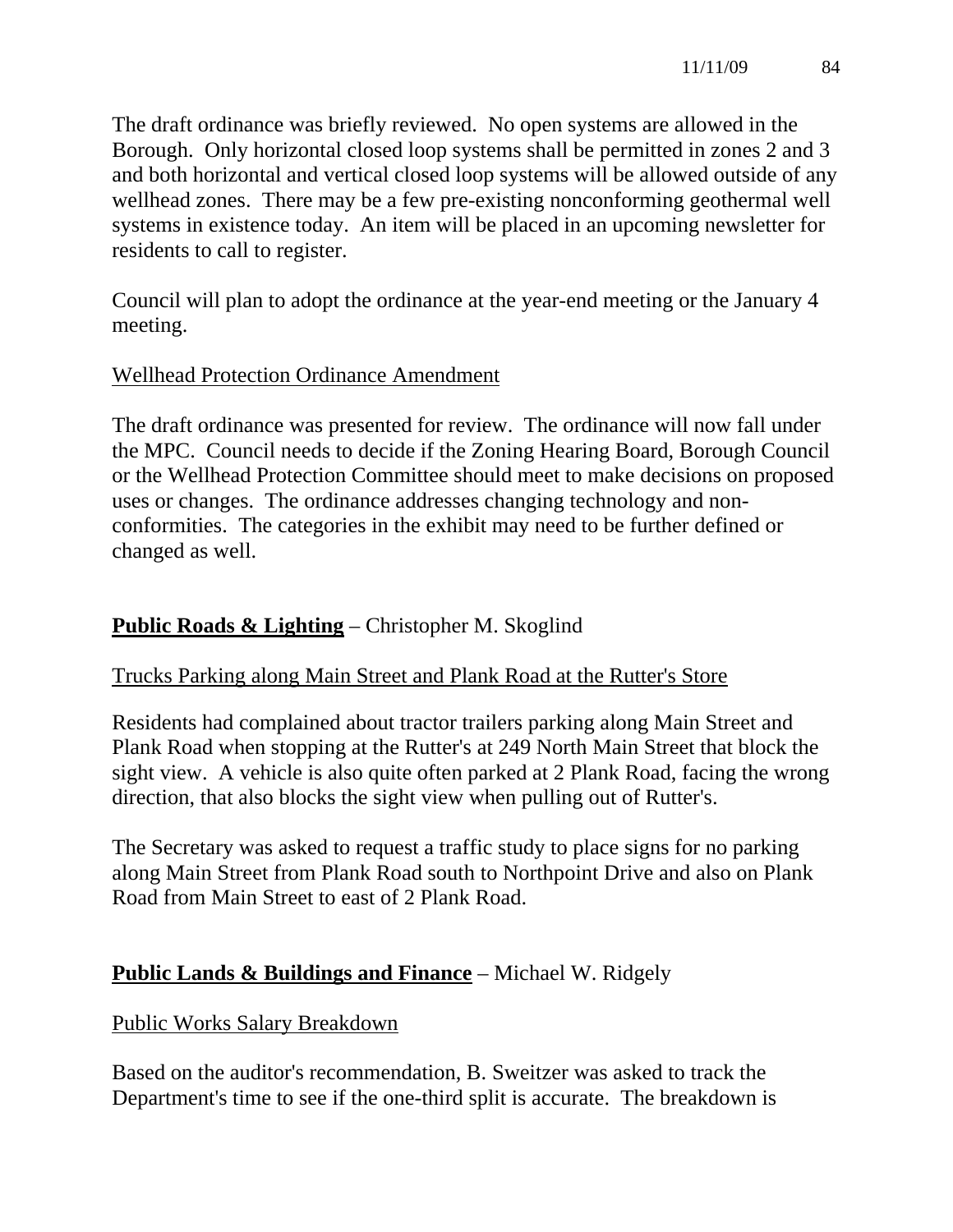general 25%; water 36%; sewer 30% and highway 10%, which is paid from the general account. The one-third split will continue to be used for 2010.

#### Year-end Meeting

The year-end meeting will be held on Monday, December 28 at 7:00 p.m.

#### Adoption of Budget

The tentative budget will be adopted on December 9 and the final budget will be adopted on December 28. Water rates will need to be raised to make up for the short-fall from the last water rate increase and to build capital accumulation for the future water line replacement project.

#### Eagle Scout Project

The pavilion has been painted using three coats of paint.

#### Employee Bonuses

The funds have been budgeted for the 2009 employee bonuses. M. Ridgely moved to approve distribution of the bonuses based on the approved schedule.

C. Skoglind seconded. The motion carried with all in favor.

# **ENGINEER'S REPORT**

#### Water Grant

August 4, 2010, is the deadline to apply for the H2O grant to help with the large water line replacement in Southern Farms. Eng. Holley was asked to start the grant process. We will also apply for a County block grant in two years since the Borough did not receive funds for Phase I of the curb and sidewalk project.

# **SOLICITOR'S REPORT**

Taken earlier in the meeting.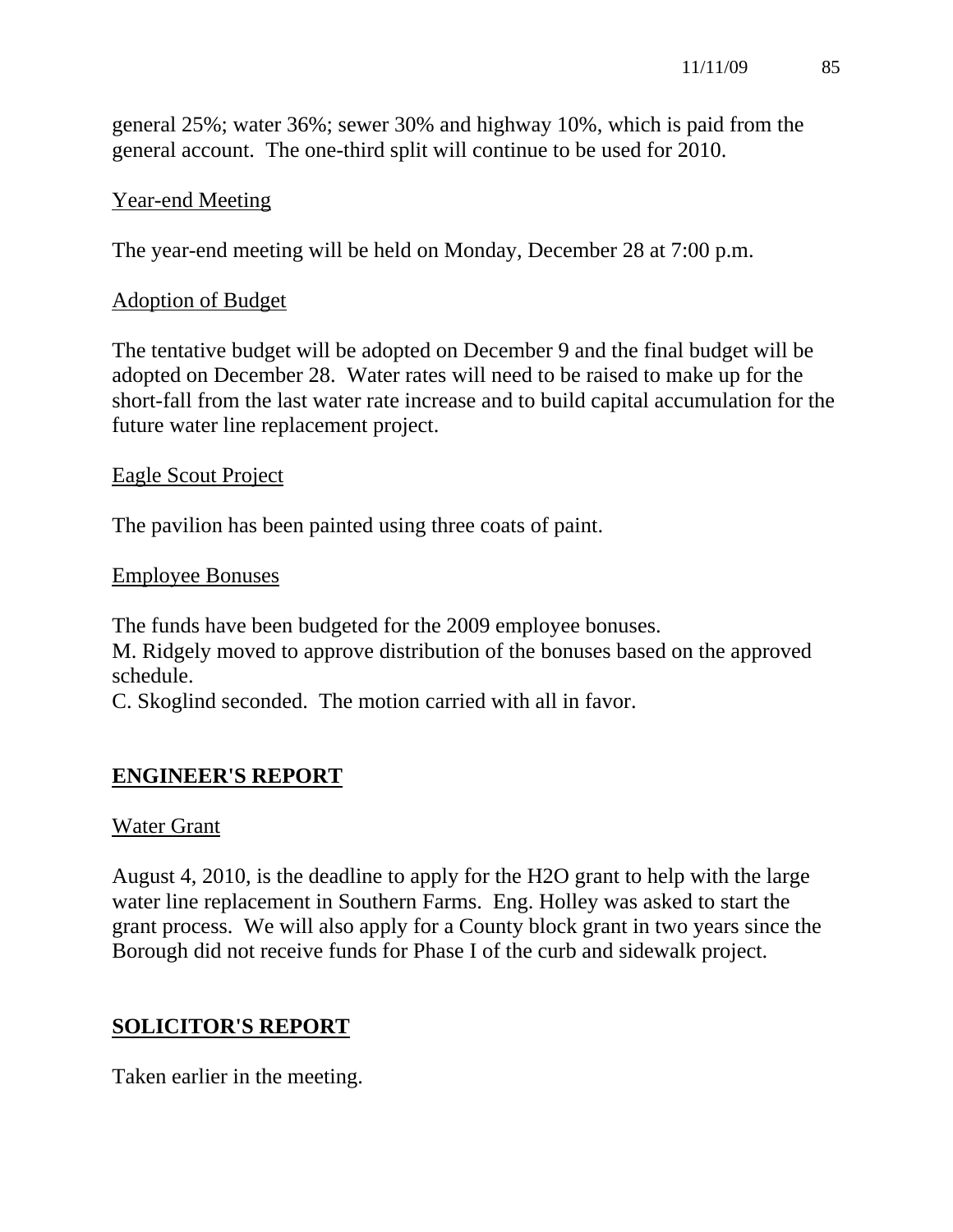#### **Public Safety, Welfare and Personnel** – Thomas D. Metz

#### Sidewalk Letter

T. Metz and the Secretary will draft a letter to be sent to the residents with the worst sidewalk violations.

## **Secretary's Report** – Cindy L. Bosley

#### Street Light Resolution

A street light at 10 East Clearview Drive was replaced by Met-Ed and a resolution needs to be approved.

C. Skoglind moved to approve the resolution with Met-Ed for the replacement of a street light.

T. Metz seconded. The motion carried with all in favor.

#### Re-organization Meeting

The first meeting in 2010 will be on Monday, January 4 at 7:30 p.m.

#### Tree Lighting Ceremony

The tree lighting will be on Sunday, December 6 at 6:00 p.m.

#### **York Area Tax Bureau** – Thomas D. Metz

#### **Subdivision, Land Development and Zoning**

#### **Planning Commission/Regional Planning Commission**

The joint public hearing will be on either November 30 or December 1.